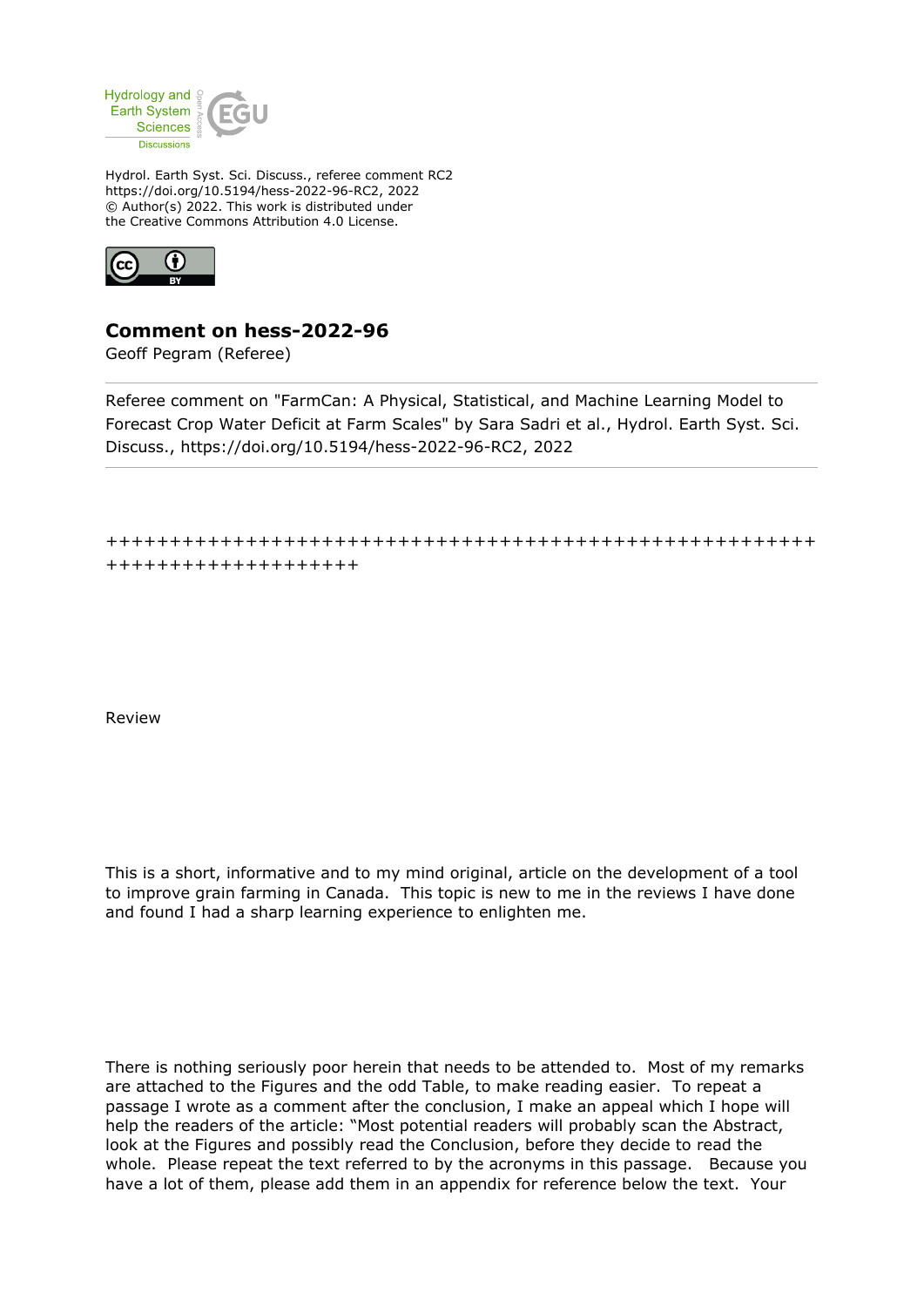article is relatively short, so an extra page will not hurt!"

After some tidying up, I recommend that a reviewed version will likely be acceptable to the Editor. I would be happy to see the revision. My comments to the Authors follows my Signature below this passage, which is my wont.

Geoff Pegram

6 May 2022

++++++++++++++++++++++++++++++++++++++++++++++++++++++++ ++++++++++++++++++++

Details of comments inserted in the article. Clips of your text are numbered and my remarks follow introduced by #. I will not copy the trivial suggested corrections, but I will take the more pithy selections and add them here.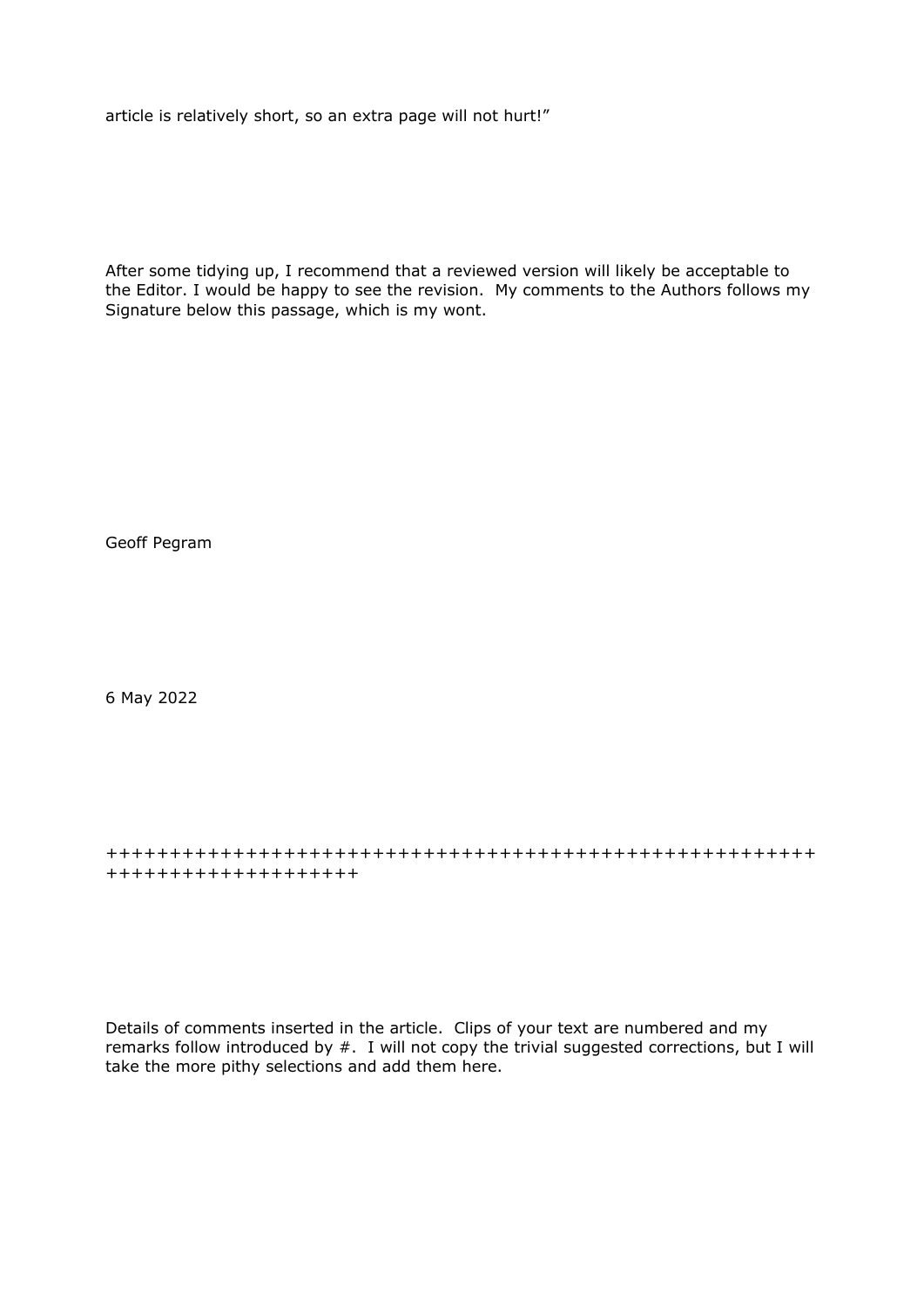11 MSWEP

# Multi-Source Weighted-Ensemble Precipitation

24 population of 9.1 billion (UN/ISDR, 2007; FAO, 2009

# I checked and found World Population Clock 2 May 2022: They give 7.9 Billion People (2022) – Worldometer

Table 1

# What do these numbers mean? Please make your caption more informative. Add PET = Potential ET. Rotate the table so we don't have to crane our necks! It fits if you make the columns a bit thinner and deeper.

Page 8

# At this stage, I have copied as many acronyms that I can find, some of them having their meaning explained, but after listing 23 at this stage, I *plead* for a list of acronyms that we can check out after the conclusion, before Refs.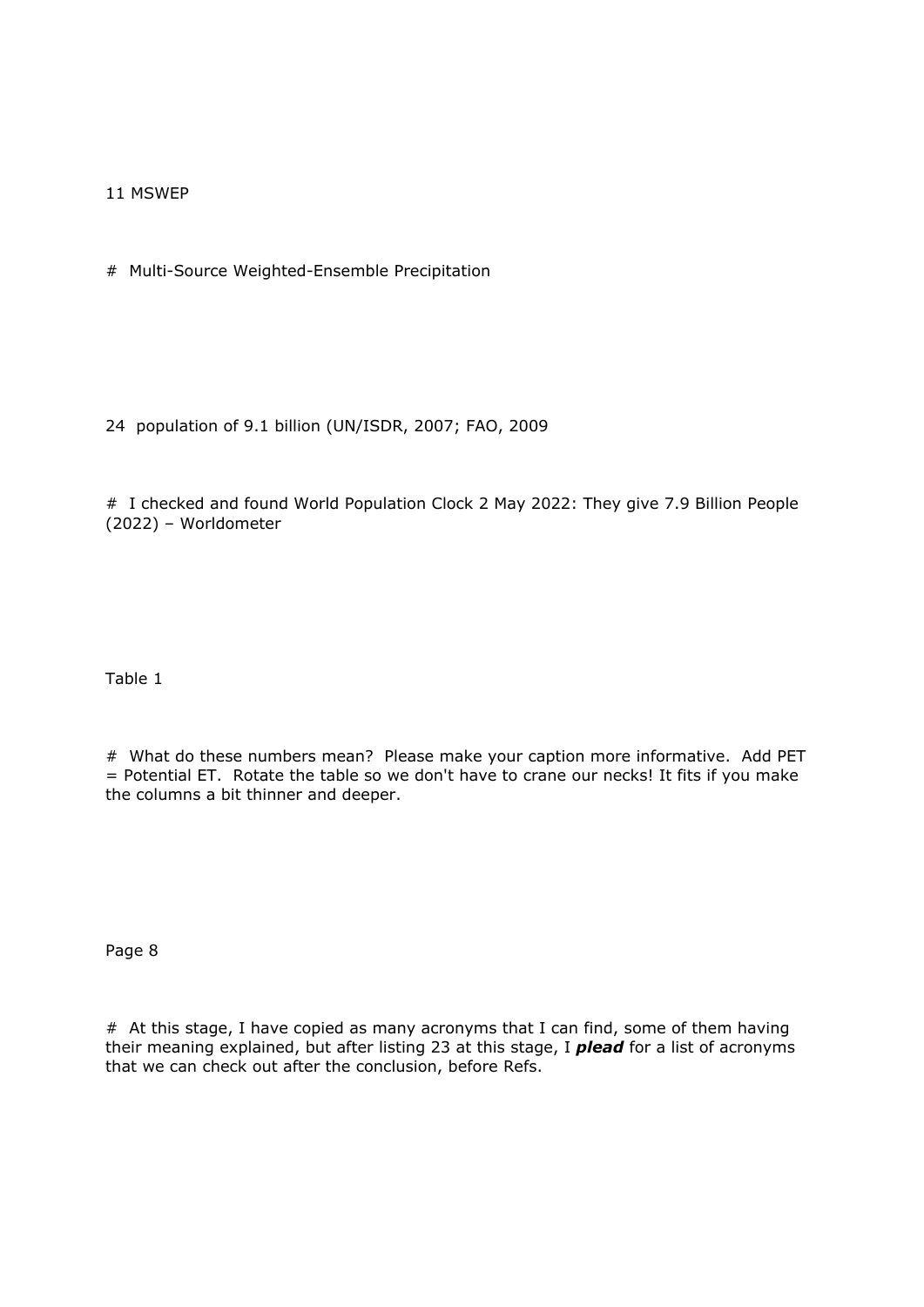149 ……0.1 is the scale factor meaning that the data had to be corrected by multiplying them by 0.1

(Running et al., 2019).

# I do not understand this sentence; reducing the data by a factor of 10? What for?

167 V280 combined with the MSWX product (?)

\$ In place of (?) I suggest "as they match in frequency (3 hr) and pixel size (0.10)"

175

# Getting info from the farmers is very smart

Fig.2

# Good informative layout

2.5 Relative importance of FarmCan inputs to P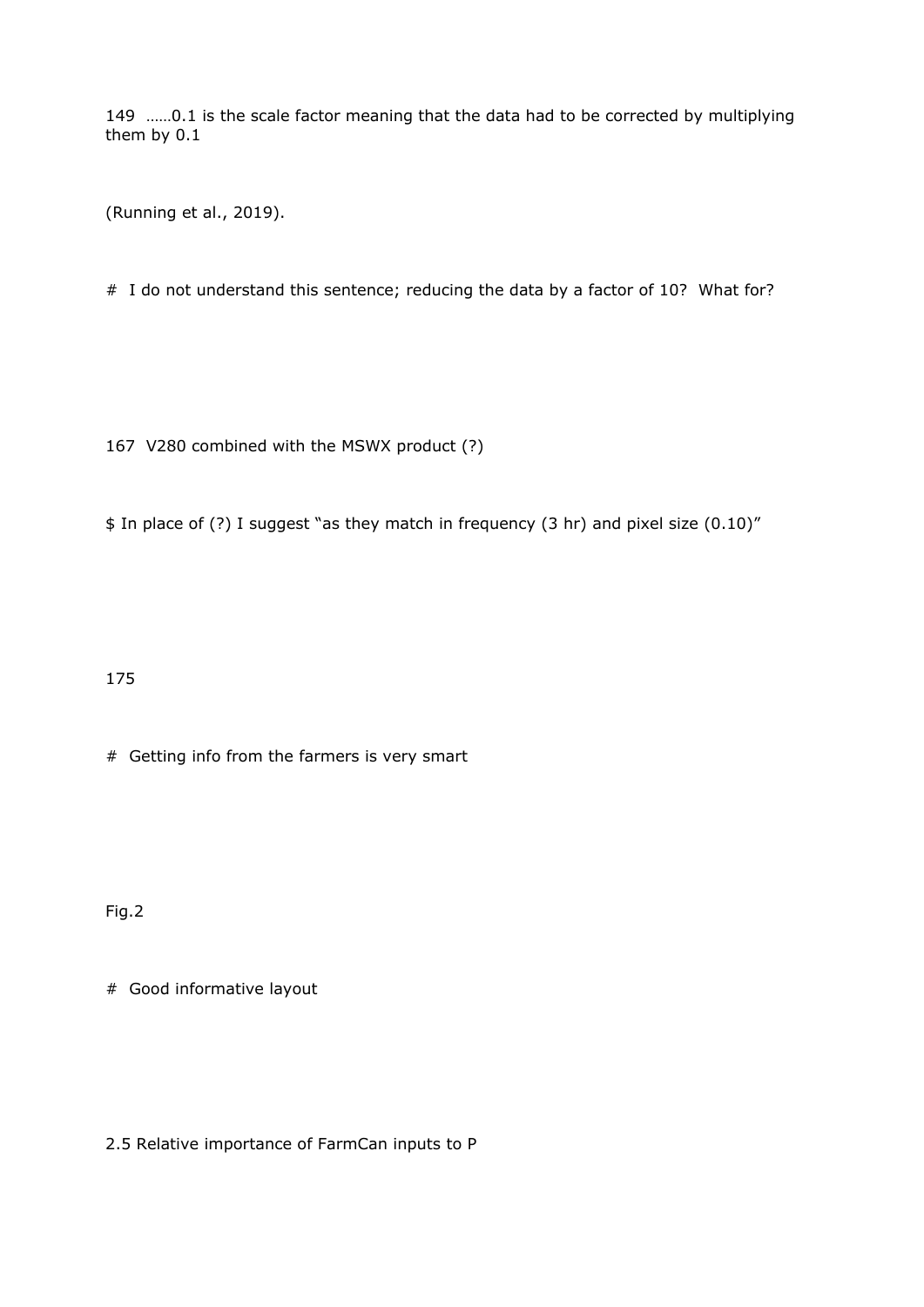# Does not make sense - **inputs** *FROM* **Precipitation ?** 

230 variables (ET, PET, SM, and RZSM) are used first as predictants

# *predictant* is not a word in the Oxford English Dictionary, nor could I find it on the Web. Nice try but you might substitute:"seen as items to be estimated"

Fig. 3

# That is seriously good corroboration cell for cell - almost identical - by eye (I did it in one minute) and I would estimate a cross correlation average of 95%

Figure 4. Spatial patterns of climatology. Data was collected from 2015-2020 for the agricultural months (Apr-Oct).

# Please expand the legend in this relatively short article, as most readers will check the abstract, then possibly the figures which need to be self-explanatory. Then they might take the challenge of the text if they have been enticed! Expand the acronyms here, as well as listing them at the end of the text.

Fig. 5

# In the caption please change Apr—Oct to "April and October". Also, please give horizontal definition of columns in legend - it took me a while to unpack ...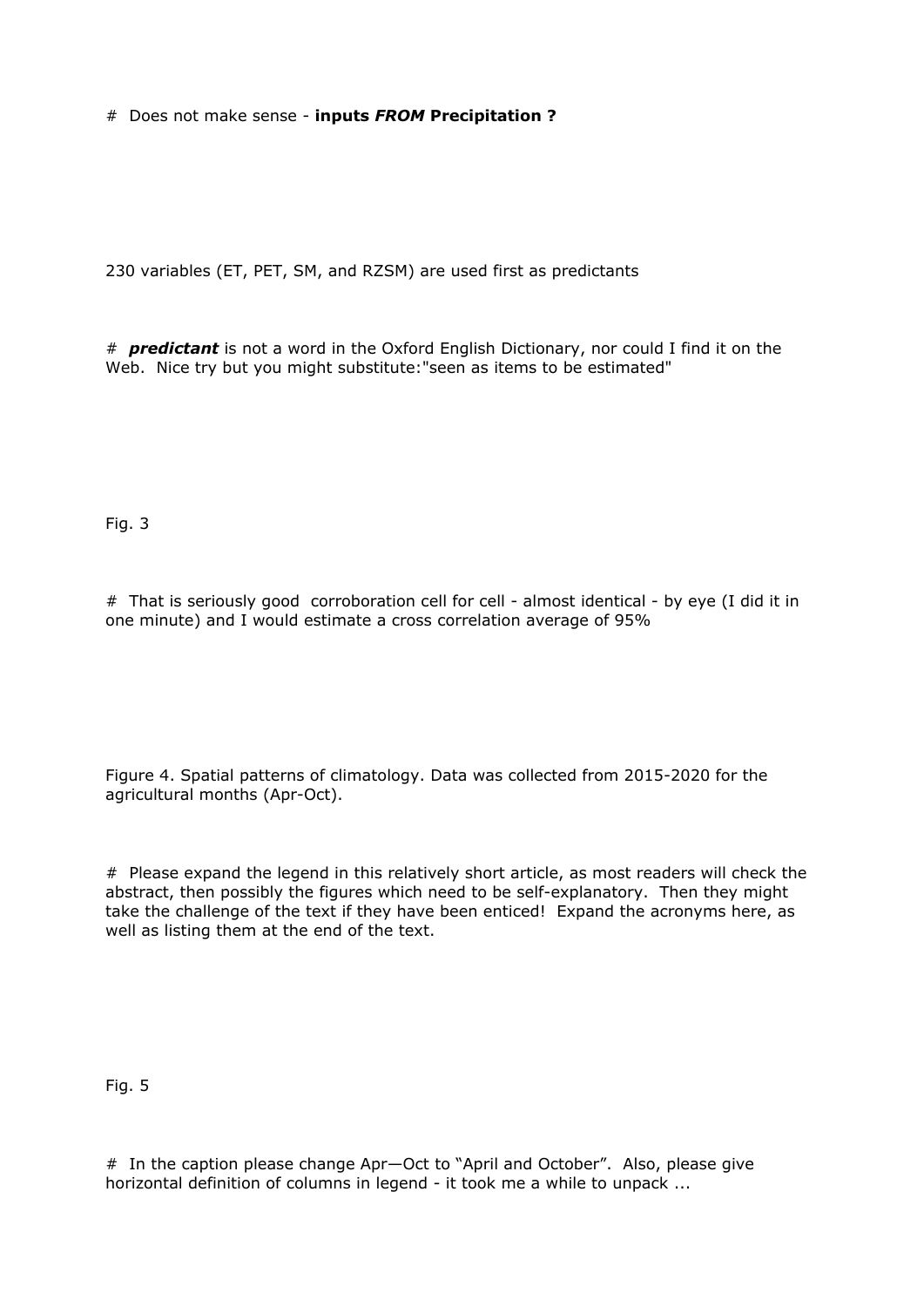Fig. 6

# Make these sample bars thicker as in the figure - their colours are indistinguishable in this legend; Fig. 7 gets it right. What is 'Teal'? Light green? Make the bar-chart thicker? The dates are unpackable - they are a jumble. In my first look I had no clue as to which is day, month nor year and what the numbers below the blank spaces are designed to tell the reader. Why not give dates, of start and finish, of the readings?

Fig. 8

# What about (b) & (c). Nevertheless, our figures are well laid out imbedded in the text. Also, the 3 & D are chopped off ... the images are very readable and can be reduced in size without loss of message - same for Fig. 7 which I missed

Fig. 9

# Enlarge the words **Predicted** as they are unreadable at an A4 size - **Observed** as well. There's enough space. Also please make the caption more informative

4 Conclusions#

# Most potential readers will probably scan the Abstract, look at the Figures and possibly read the Conclusion, before they decide to read the whole. Please repeat the text referred to by the acronyms in this passage. Because you have a lot of them, please add them in